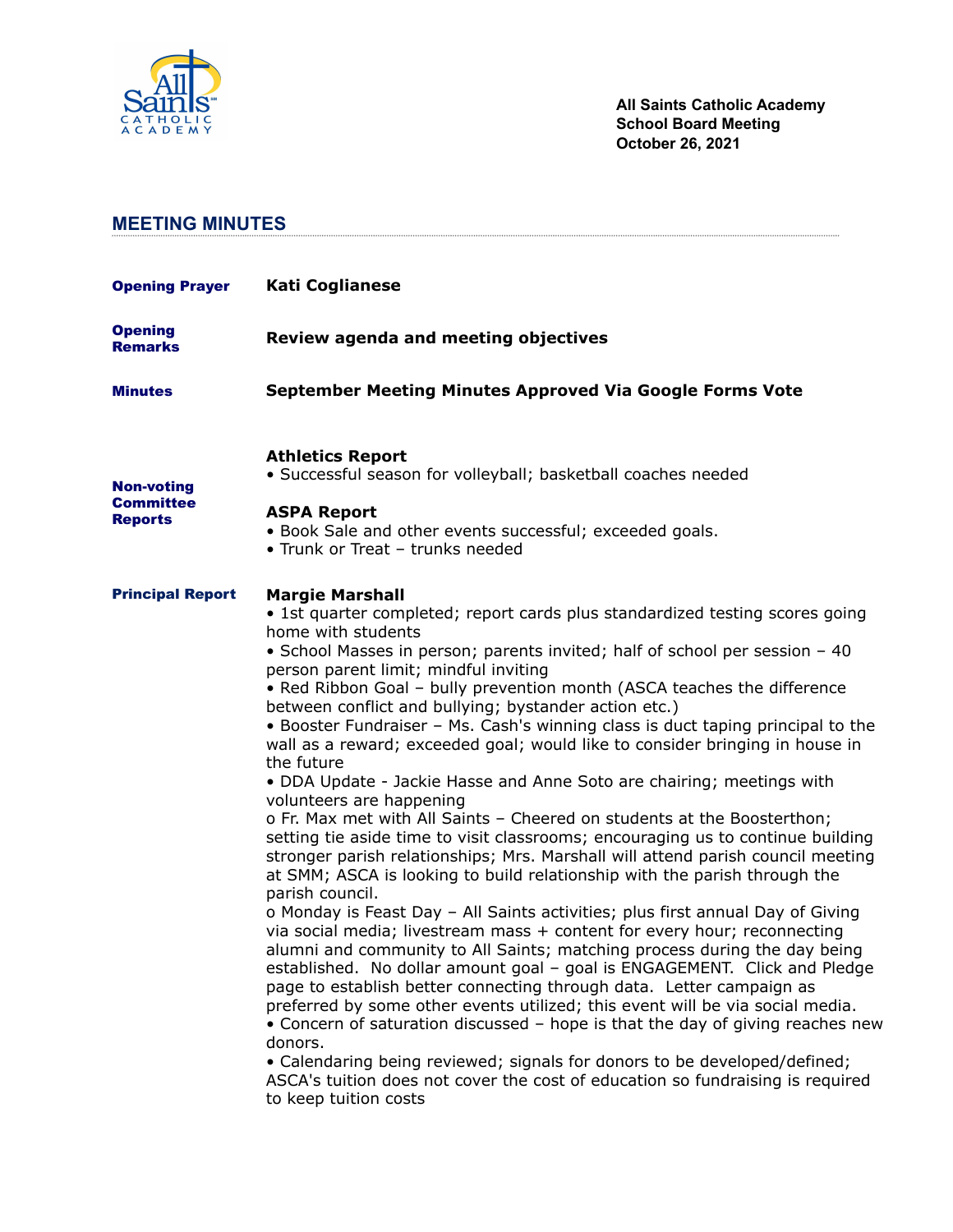

**All Saints Catholic Academy School Board Meeting October 26, 2021**

Enrollment Update

### **Patty Bajek**

- Continued goal to manage retention and growth
- Enrollment is strong at 477 students

**Committee** Reports

#### **Marketing**

• Planning deep dive completed; priority: open house planning; and second: review all aspects of material. Goal is to highlight differentiators – different and better spotlight around what is actually resonating. Open House appointments will be by reservation; Marketing would like School Board members to recommend people to conduct tours; Our kids truly sell the school. Our website will host Open House information.

## **Finance**

• Revenue – no significant changes; but we outperformed in uncollected tuition

- o Standard operating procedures were followed
- o Fees were held as non-refundable
- o We have outperformed in fundraising efforts
- o Re-forecast for next year being completed
- Diocesan Assessment data to be utilized

• ASCA's Land may be part of a regionalized school strategy in the future; the Bishop and Diocese have assessed and discussed the land over the last couple of years

#### **Catholic Identity and Diversity**

• Meeting scheduled 10/26 for strategy development

#### **Fundraising**

• New committee this year; history; goals established; great help and solid team

- Next steps are to create subcommittees
- Empower Program needs to be reassessed

#### Agenda Items **Governance Model Follow Up Discussion**

• Board has an Issue on the flowchart – the communication flows are confusing. We also need clarification on our jurisdiction vs. advisory responsibilities. Margie to follow up with Dr. Boyle for clarification.

# **School Board Calls to Families**

• Overall positive feedback; new parents have brough up some thoughtful questions that are being reviewed by the administrative team

#### **Strategic Goals**

• All Committees except CID have approved the strategic goals reviewed in the September meeting; CID will review for their October meeting